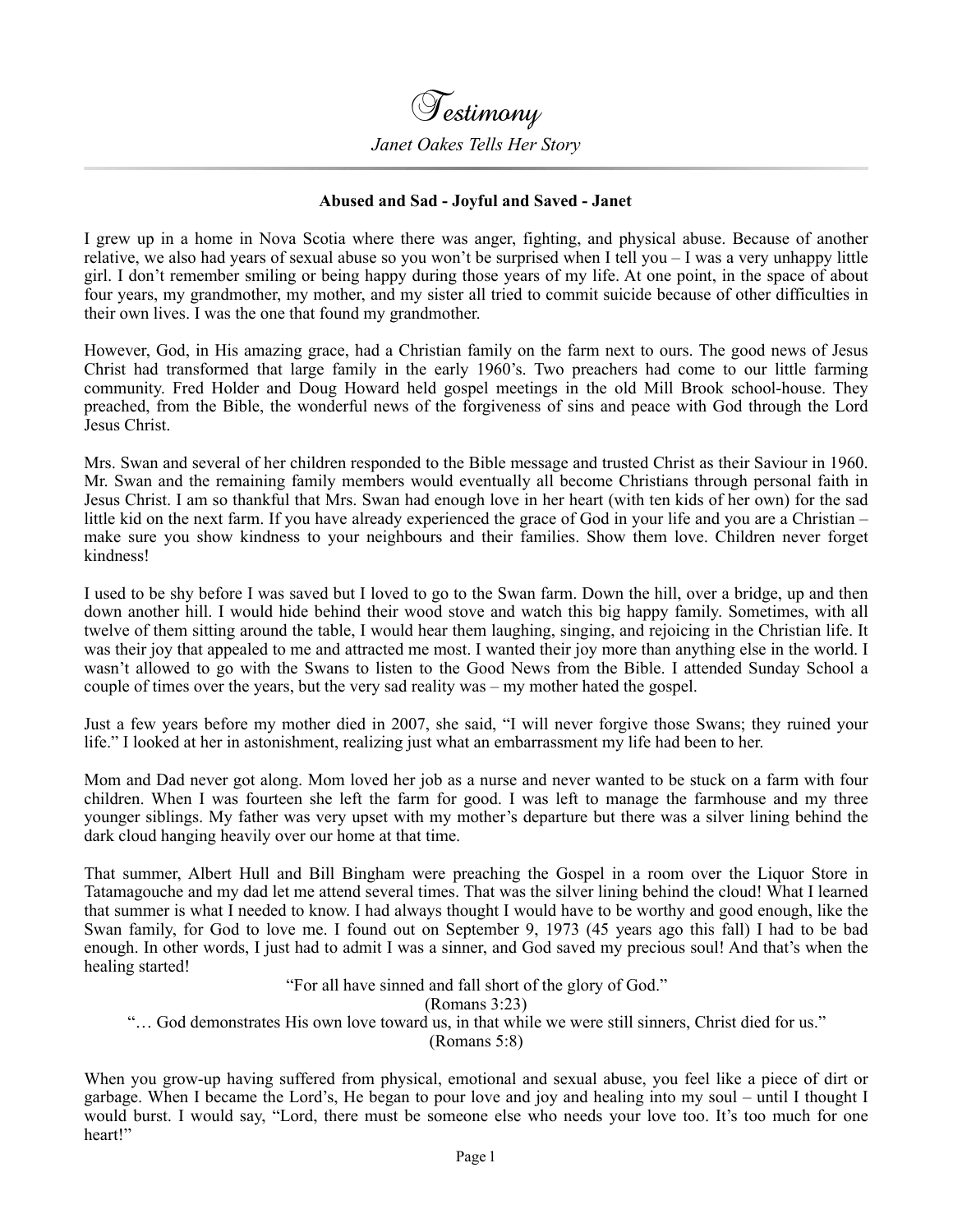I was just fifteen. Life was still hard. My parents were angry that I had received Christ as my personal Saviour. They were determined to stop this business. There were times when my dad would stop me from attending the Bible meetings. During these difficult days I had this amazing joy within and a Best Friend [Jesus] who has never left me or failed me to this day. I used to cry and ask why I had this abuse and upheaval as my history. Why couldn't I have been born into a happy Christian home? But I am sharing my story with you so you will understand that there's no trouble that has happened to us, no mess we've made or sin too terrible that God can't heal. If we give it to God He can bring blessing and peace and order out of it. He's just that kind of God!

"He hath made everything beautiful in His time." (Ecclesiastes 3:11)

You have to hurt to heal, so covering it up and pretending it didn't happen won't work. Give it to God, and trust Him to change you.

> *"He was better to me than all my hopes, Better than all my fears, He made a bridge of my broken works, And a rainbow of my tears."*

One thing I have found is that I can relate to others and comfort them in a way I never could have had I experienced a perfect childhood.

God has given me the Christian family I always longed for and filled my heart with joy and blessing and peace, and He gave me a Christian husband who treats me like a Queen and always puts me first. I am so loved!! God has made up for those hard years a million times over. God never wastes His children's pain.

In Isaiah 61:3 we read about God giving beauty for ashes, the oil of joy for mourning, the garment of praise for the spirit of heaviness. God wants His children to be happy! That's not to say that I don't weep like my heart is broken sometimes. My husband had cancer six years ago. That was a very hard year and you don't raise four children without having some tears and sleepless nights. We must remember, God loves our children more than we do. We have our children for such a short time to raise them for God, then we just have to hand them back and say, "Lord, I tried to do my best; take over from here." If our children disappoint us or stray, remember this word of encouragement: "Don't count the final score at half-time in a game. Leave them with the Lord. The game's not over!"

We have this wonderful loving Saviour, and I can't believe how infinitely kind He is! *"The Lord is good to all, and His tender mercies are over all His works." (Psalm 145:9)* 

We have such an awesome God!!

I love to find all the verses in my Bible about joy. I was so excited last week, I was laughing. Why? Because I found everything I needed for my day on the same page in my Bible. They were His words to his frightened and faint-hearted disciples before He was arrested and crucified.

The Lord Jesus said: *As the Father loved Me, I also have loved you; abide in My love…These things I have spoken to you, that My joy may remain in you, and that your joy may be full. (John 15:9, 11) Peace I leave with you, My peace I give unto you, let not your heart be troubled, neither let it be afraid. (John 14:27)*

The Saviour's own love, joy and peace given to us! This is the experience and testimony and the reality of a Christian. This is the wealth that has been mine since I trusted Christ as my Saviour when I was just fifteen. This same reality is available to you. That's what the Gospel means. It is good news for you.

Through Christ, you can have total forgiveness of sins. (1 John 1:7; Acts 13:38). In Christ, you can have peace with God (Romans 5:1). Because of Christ, you can have a new song in your heart (Psalm 40:3). You can enjoy total security in Christ and full acceptance – never to be rejected by Him (John 10:28; Romans 8:37-39).